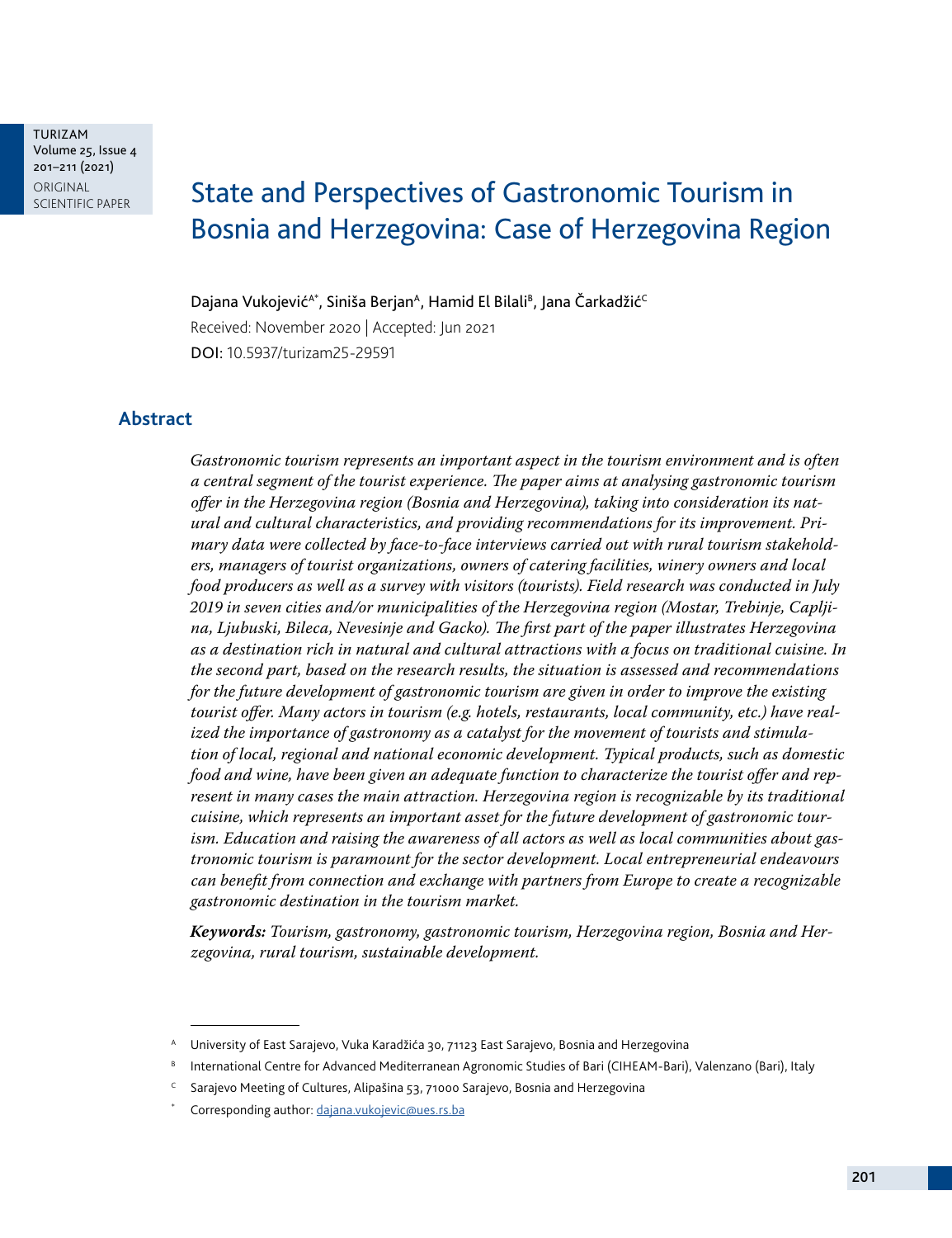## **Introduction**

Gastronomy is often a central part of the tourist experience. In recent years, the movement for food consumption has become an increasingly massive activity (Hall, Mitchell, 2001; Hall, Sharples, 2003; Quan, Wang, 2004; Wolf, 2006; Kalenjuk et al., 2012a; Gagić et al., 2013; Pivac et al., 2016). The changes take place on both sides in the tourism marketplace driven by demanding or experienced travellers as well as by innovative tourist businesses. Therefore, tourism gastronomy as some researchers argue is considered one of the emerging trends in international tourism (Kalenjuk et al., 2012b; Kalenjuk, Tešenović, 2013; Akyürek, Erdem, 2019).

Gastronomy is certainly an important aspect of regional and ethnic identity given the fact that culinary is one of the basic elements of any culture. According to Timothy (2016:47) 'gastronomy encompasses many components in the context of cultural heritage. Folklore, religion, language, familial bonds, social structures, environmental determinism, celebrations and ceremonies, landscapes, culinary routes, smells and tastes are some of them'.

 Many actors in tourism (e.g. hotels, restaurants, local community) have understood the importance of gastronomy as a driver of tourist movement and in economic development. Typical products, mainly domestic food and wine, are in many cases the main attraction in a territory and characterize the tourist offer of a country or its part as tourist destinations. Gastronomic tourism provides an authentic experience in a sophisticated style and a pleasant ambience, often associated with economic well-being, while consuming exclusive, high-quality locally grown products (Kalenjuk et al., 2011; Demirović et al., 2015). Furthermore, gastronomic tourism is an experiential journey that includes learning about different cultures and understanding the properties associated with tourism products, as well as culinary specialties produced in a particular region. Tourists are not simply satisfied by the biological needs of dining, but through dining they seek to better understand a regional food culture (Chan, 2018).

The paper aims at analysing gastronomic tourism offer in the Herzegovina region, taking into consideration its natural and cultural peculiarities, and providing recommendations for its improvement. This exploratory study is intended to provide reliable information on the current situation of the sector in the Herzegovina region. Besides that, research is important for better understanding the perceptions of gastronomic tourism among different stakeholders and provides recommendations for the further development and improvement of gastronomic tourism as an important element of the tourist offer of the Herzegovina region.

### **Literature review**

Tourism gastronomy covers mainly the areas of indigenous dishes and wine tourism (Hall et al., 2003; Groves, 2001; Green, Dogherty, 2008; Cagli, 2012). Hall et al. (2003) define gastronomic tourism as visiting food producers, food festivals, catering facilities for food production and service, and certain destinations for tasting and/or experiencing the attributes of regional specialties, where food is the primary motive for travel. Instead of preparing food in restaurants and hotels for tourists, the journey of tourists in search of experiencing local dishes and drinks is within the reach of gastronomic tourism (Akgol, 2012). The gastronomic tourism industry covers any culinary experience. It involves cooking schools, cooks, gastronomic tour operators, and tourist guides, media, television programs and magazines related to gastronomy; as well as winemakers, vineyards, breweries, distilleries and producers (Cagli, 2012). Some of the shareholders of gastronomic tourism are individual grape grow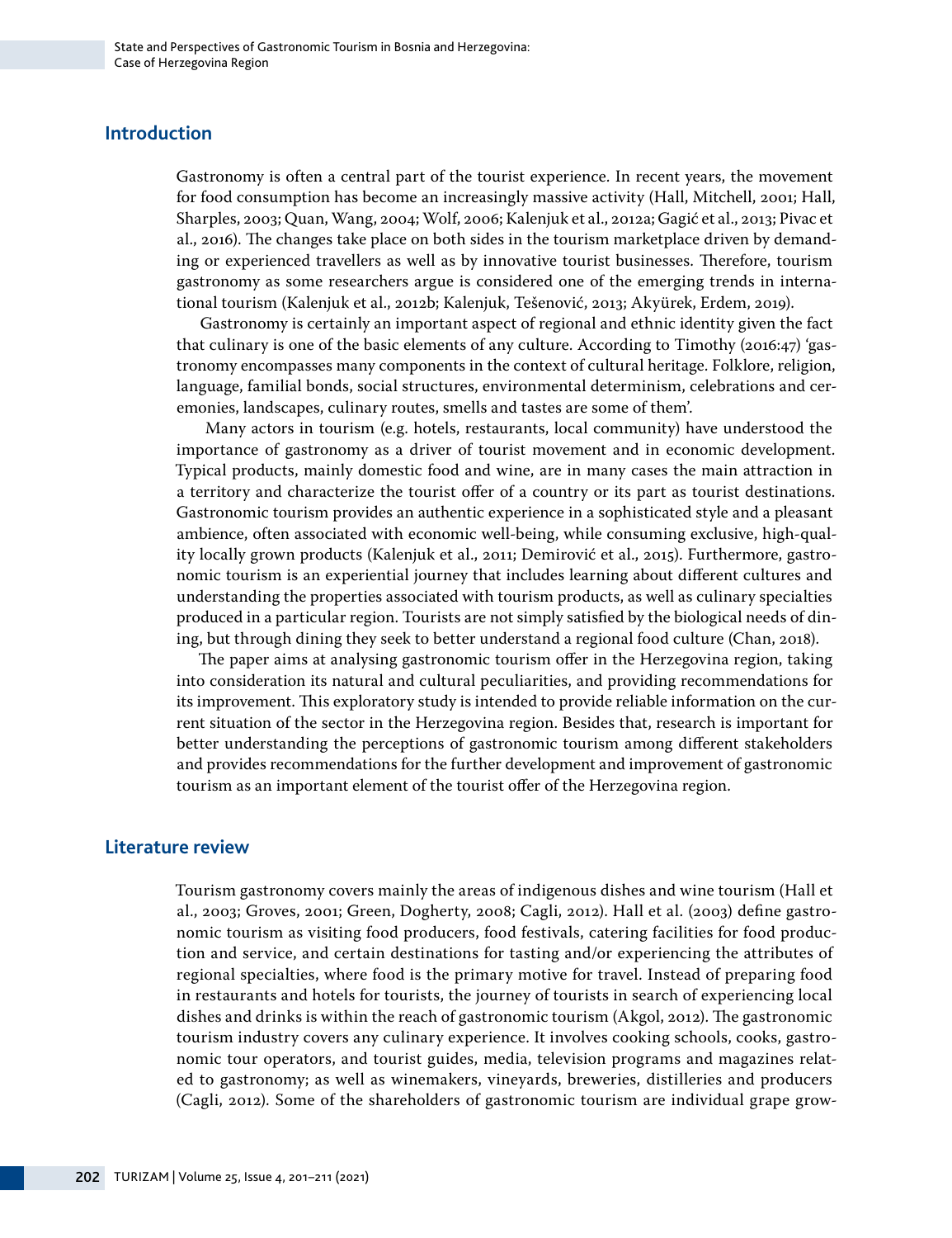ers, hotels, restaurants, tour operators, tourist agencies or individual tourists and local businesses (Alonso, Liu, 2011).

Sustainable gastronomy can be described as promoting cultural elements of dining in connection with environmental and socio-cultural reasons, and transferring them to future generations (Şimşek, Akdağ, 2017). Tourists that take an active or passive part in local food / beverage production/consumption are also cultural tourists as they learn about the culinary characteristics of the host area, thanks to its local dishes (Akgol, 2012). Gastronomic products contain strong references to the local because they represent the traditions, cultural heritage and identity of a certain geographical area and its community (Banjac et al., 2016). Gastronomic tourism stimulates local development because it can prolong the tourist season, diversify the rural economy, stimulate agriculture, create new jobs, contribute to regional attractiveness and local heritage promotion thus strengthening local identity and sense of belonging to a particular community. Gastronomic tourism is an alternative tourism type for rural areas for its ease of application and interesting nature. Yet, if the region has various types of food, then the society can use it as a tool to attract tourists which may create an economic impact (Guzel, Apaydin, 2016).

The focus of our research is tourism gastronomy of Herzegovina (south-east region of Bosnia and Herzegovina). The region is known for its unique and authentic culinary culture, thanks to the regional preserved cultural heritage. Indeed, gastronomy is an important aspect of the tourist offer in Herzegovina. The aim of the present paper was to analyze the gastronomic tourist offer in the region of Herzegovina, taking into account its natural and cultural characteristics and provide recommendations for both policymakers and tourist operators

 Culinary heritage and style of preparing food and beverage are often associated, not only with a place of origin but with countries and wider geographical regions. Examples are found all over the world including Italy (famous foods as pasta and pizza), France, different parts of South and North America, Turkey (famous for kebab and donor kebab), Japan, China, Taiwan etc. Some destinations are well known for wine and beer production and consumption including Germany and Canada with beer tourism, France, New Zealand, Australia, Chile, South Africa for wine tourism. (Charters, Knight, 2002; Plummer et al., 2005; Getz, Brown, 2006; Sparks, 2007; McKercher et al., 2008). Gastronomy is certainly an important component of tourists' experience. Therefore, culinary traditions occupied the central stage of tourism development strategies of many countries and regions.

The literature suggests that the gastronomy increases the destination attractiveness, thus creates opportunities for the countries to brand their cuisines under the country's or region's name (Gurge, 2020). Also if the region has various types of food indigenous and distinct from other regions, then those can be leveraged to attract tourists which may create an economic impact. The scholars have also stated that the gastronomy tourism plays a significant role in destination branding. Destination branding is aimed at creating value to a destination by promoting a tourist destination through the building of a linked brand in order to assist the tourists to recognize and share the brand identity of a destination (Guruge, 2020).

Spatial variations in food production and consumption practices have been recorded for many years. Culinary variation and food/beverage consumption is connected to places of different geographical scale ranging from continents (e.g. Asian cuisine), over supra-national regions (e.g. Mediterranean food), to countries (e.g. Taste Sweden) and smaller national regions (e.g. Gourmet Bornholm) and are used for branding these places to tourists (Tommy, 2016). Food is an intangible heritage but produced and consumed within a geographic boundary (Ellis et al., 2018).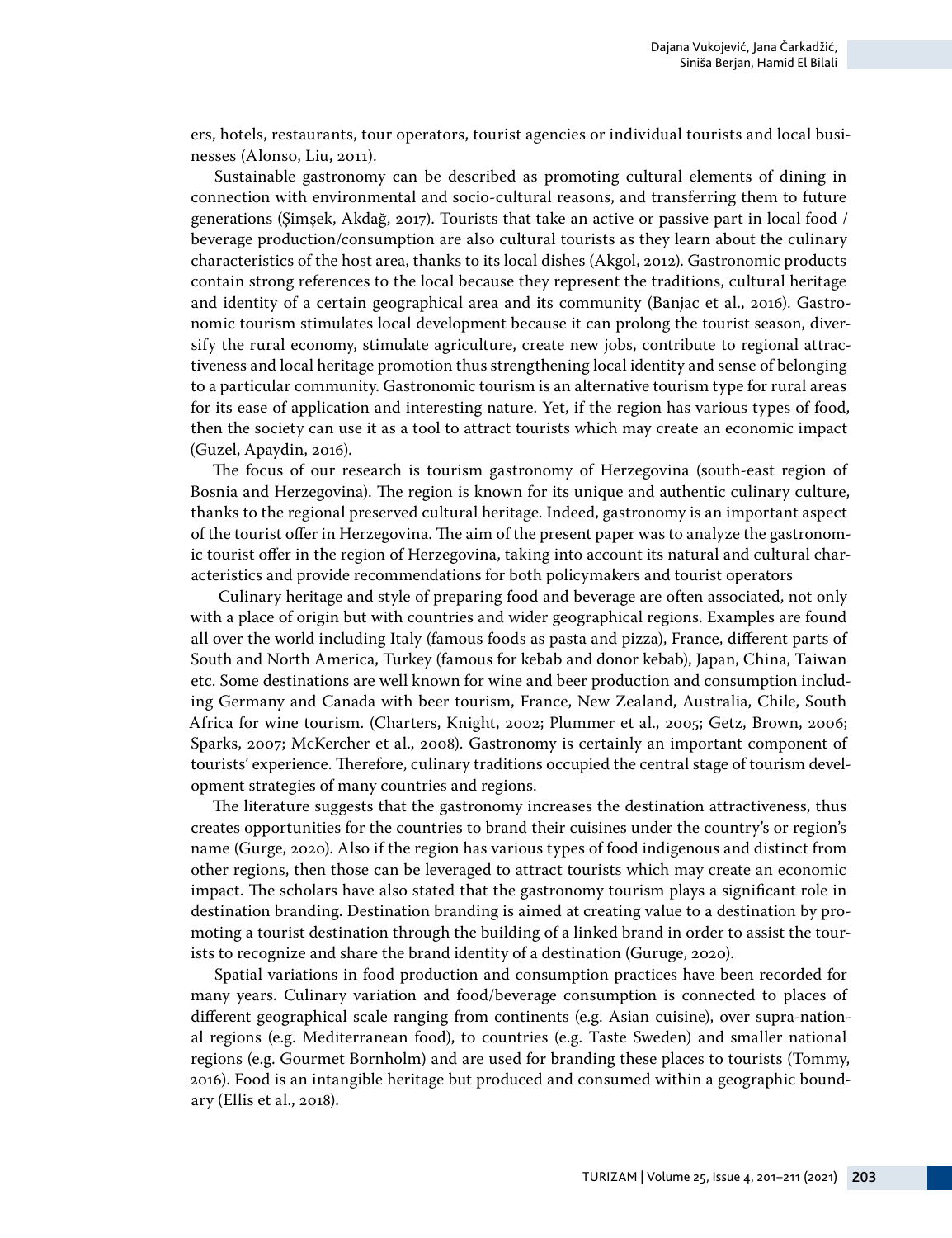As more and more travellers want to experience new things such as authentic local lifestyles, customs and culinary culture in particular, a growing amount of research deals with the economic aspect of gastronomy in tourism. Other researchers (Sormaza et al., 2015) consider gastronomy, as a primary or secondary motivation, an essential aspect of the traveller's satisfaction.

## **The regional context**

Herzegovina has an abundance of natural and cultural values which are in themselves a tourist product, and which may be complementary to some other type of tourism. The cultural assets of this area, viewed through cultural and historical monuments, ethnographic and archaeological values, settlements and artistic achievements, contribute to a richer and more meaningful stay of tourists (Vukojević et al., 2018). The area of Herzegovina in Bosnia and Herzegovina (BiH) is recognizable by its traditional cuisine and its characteristics belong to the dinaric type. The basis of this traditional diet were products from cattle breeding and agriculture, with the addition of wild plants (Vukojević, 2010). This monotonous diet, dependent on biogeographical conditions and adapted to the seasons, decades and even centuries, has not changed much.

The diversity of natural resources and cultural heritage of Herzegovina is enriched by its outstanding local cuisine as well as the hospitality of the local population. Animal products (meat, milk, cream, cheese) are the result of cattle pasturing. Crops production is done in natural conditions and only manure is used for fertilization. Of the dairy products, the most representative ones are kajmak and cheese. Kajmak, stored in special goat or sheep leather bags, is an aged cheese and other types of cheese are "Torotan" - made from milk kept in wooden pots, so-called "Kalica", from which the kajmak (surface layer of milk) was picked; whole cheese from whole milk; cottage cheese - rennet is poured into fresh, strained milk. Flour and grain dishes include bread and pies. Bread is most often made from wheat and corn flour (a specialty is bread baked on a stone plate and under a honeycomb). Pies occupy a significant place in traditional cuisine and the piecrusts are home-made, thanks to the skilled hands of local housewives. Cheese pies [from homemade cheese and eggs, greens (spinach, chard, and often herbs from pastures)] and potato pies are the most common ones. "*Cicvara*" dish with honey, a favourite specialty of Herzegovinians, is made from wheat flour and seasoned with cheese, cream, butter or oil. "*Pura* (*kačamak*)" is prepared from corn flour (with salt, cheese and butter) and eaten with cream or sour milk. "*Priganice*" are made from wheat flour, fried in oil and served warm (with cheese, young creamor marmalade). "*Prijesnac*" is made from wheat or corn flour (with milk, cream, cheese, eggs). "*Lojanica*" is a *prijesnac* with fat added while *zeljanica* is a *prijesnac* with various greens (nettle, chard, spinach). Vegetable dishes include potatoes prepared in various ways: cooked or baked in the oven, eaten with cheese and cream. It is a special treat when it is topped with cream and baked in the oven or under a honeycomb.

There are different meat-based dishes. Dried meat is a traditional preparation for long, cold winters that has been preserved from oblivion and is still prepared according to the ancient method. Prosciutto is made from pork but there also exist dried beef, dried mutton and sausage. Lamb meat under the "sac" and on a spit is a prominent meat dish. The "Sac" is a large metal lid in the shape of a shallow bell that covers the dough for bread or meat for baking, and on which ashes and embers are then thrown. Restaurants throughout Herzegovina have kept this traditional way of baking under the sac. The meat prepared in this way remains juicy. As for fish, trout (brook trout) is a widely known Herzegovinian specialty prepared on a spit and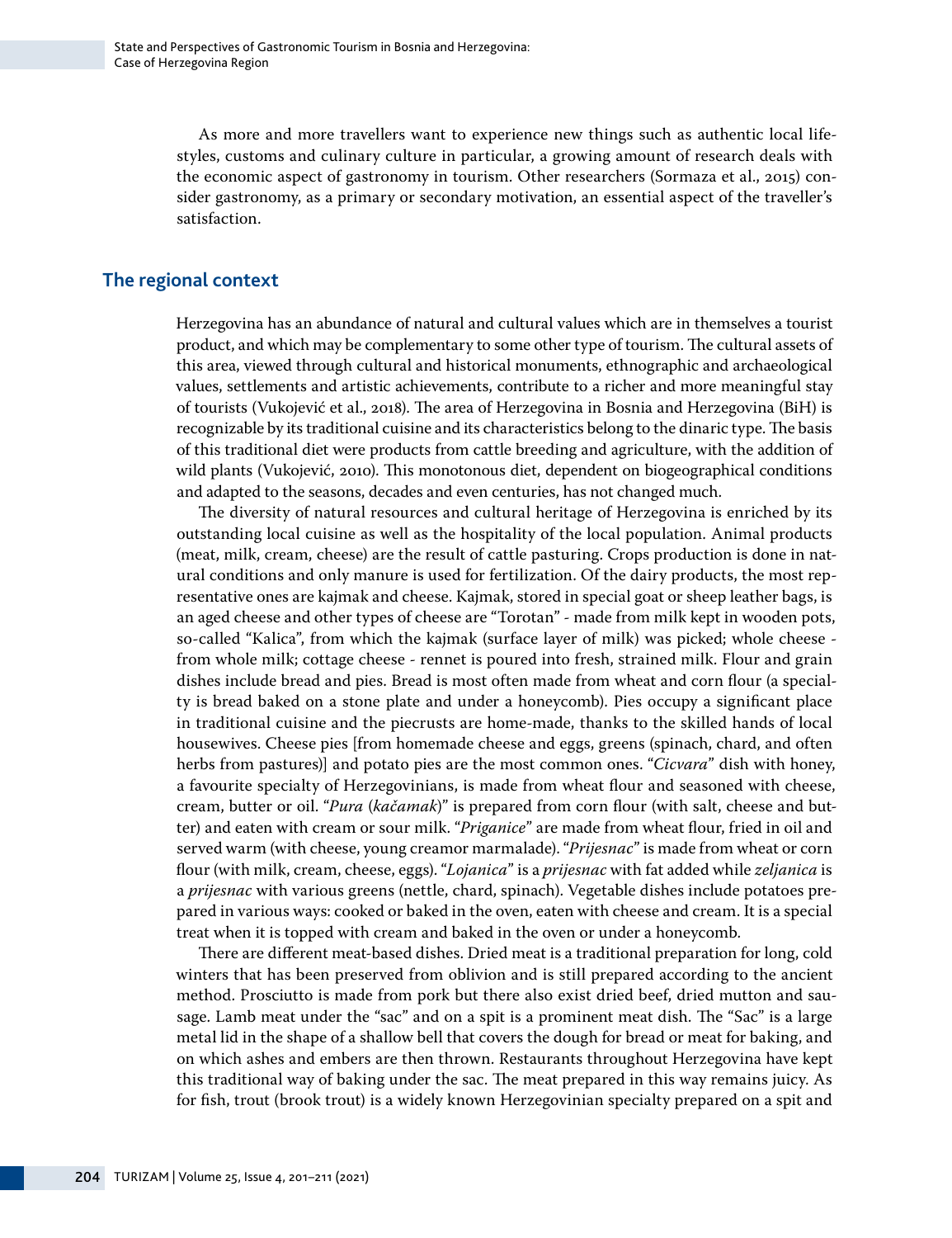with cream. Mushrooms, freshly picked from pastures, are a favourite delicacy among the local population and prepared in different ways: grilled, with cream, in soup. Furthermore, honey production is in great development in Herzegovina.

The richness of plants, forests and quality water provide bees with a healthy environment. It is known that the local honey and honey in the honeycomb are used not only as a food but also as a medicine. Drinks are made from fruits harvested from pastures and forests: dogwood juice, raspberry juice, teas (linden, rosehip, St. John's wort). In addition, it is important the famous Herzegovinian vineyards from which world-famous wines are produced. Thanks to the climatic conditions and habitat, Herzegovinian fields have been turned into fruit plantations of cherry, sour cherry, plum, pear, apricot, peach, apple and other trees.

## **Methods and Data**

The paper is based on an extended literature review and primary data collected by face-to-face interviews with 30 rural tourism stakeholders including: (i) managers of tourist organizations (MTO) from Mostar and Trebinje cities;(ii) owners of the most popular catering facilities (CF) viz. *Stara Hercegovina, Studenac, Restoran Romansa* and *Restoran Shadrvan*; (iii)ownersof several wineries viz. *Tvrdos, Vukoje, Andjelic, Sekulovic, Andjusic, Vera, Andrija, Berak, Vino Zadro, Podrum Brkić* and *Podrum Beric*; and (iv) local food producers (LFP). We also conducted a survey with 120 visitors (tourists), mainly foreigners. The research was conducted in July 2019 and it encompassed seven cities and/or municipalities of the Herzegovina region: Mostar, Trebinje, Capljina, Ljubuski, Bileca, Nevesinje and Gacko.

Apart from data about respondents (name, age, level of education, position, city/municipality) and opinions and perceptions about gastronomic tourism in the area, different issues were addressed with different actors of the gastronomic tourism industry:

- MTO: presence of ethnographic cuisine in the tourist offer; availability of information on the gastronomic offer in tourist guides and tourist maps; organization of events dedicated to food and wine.
- CF: available information via the internet and existence of adequate tourist signage on the ground for gastronomic offer facilities; provision of homemade and traditional food serving service; need for additional employment; application of good practices in gastronomic tourism.
- WO: available information via the internet and tourist signage for wineries; existence of adequate space to receive tourists; provision of homemade wine tasting service; need for additional employment; membership in an association of winemakers; cooperation with other wineries, travel agencies, tour operators.
- LFP (mainly dairy and honey producers): cooperation with CF and demand for local food supplies.
- Visitors (tourists): reasons to visit Herzegovina; main focus of their visit; main sources of information regarding tourist offer of the region; quality of available information; satisfaction with gastronomic offer and accommodation facilities; recognisability of Herzegovina as a destination of gastronomic tourism in their countries.

The survey with tourists was conducted in Mostar and Trebinje cities, which are the most popular tourism destinations in the region, while Capljina, Ljubuski, Bileca, Nevesinje and Gacko are more rural areas with significant number of producers of local food and wine.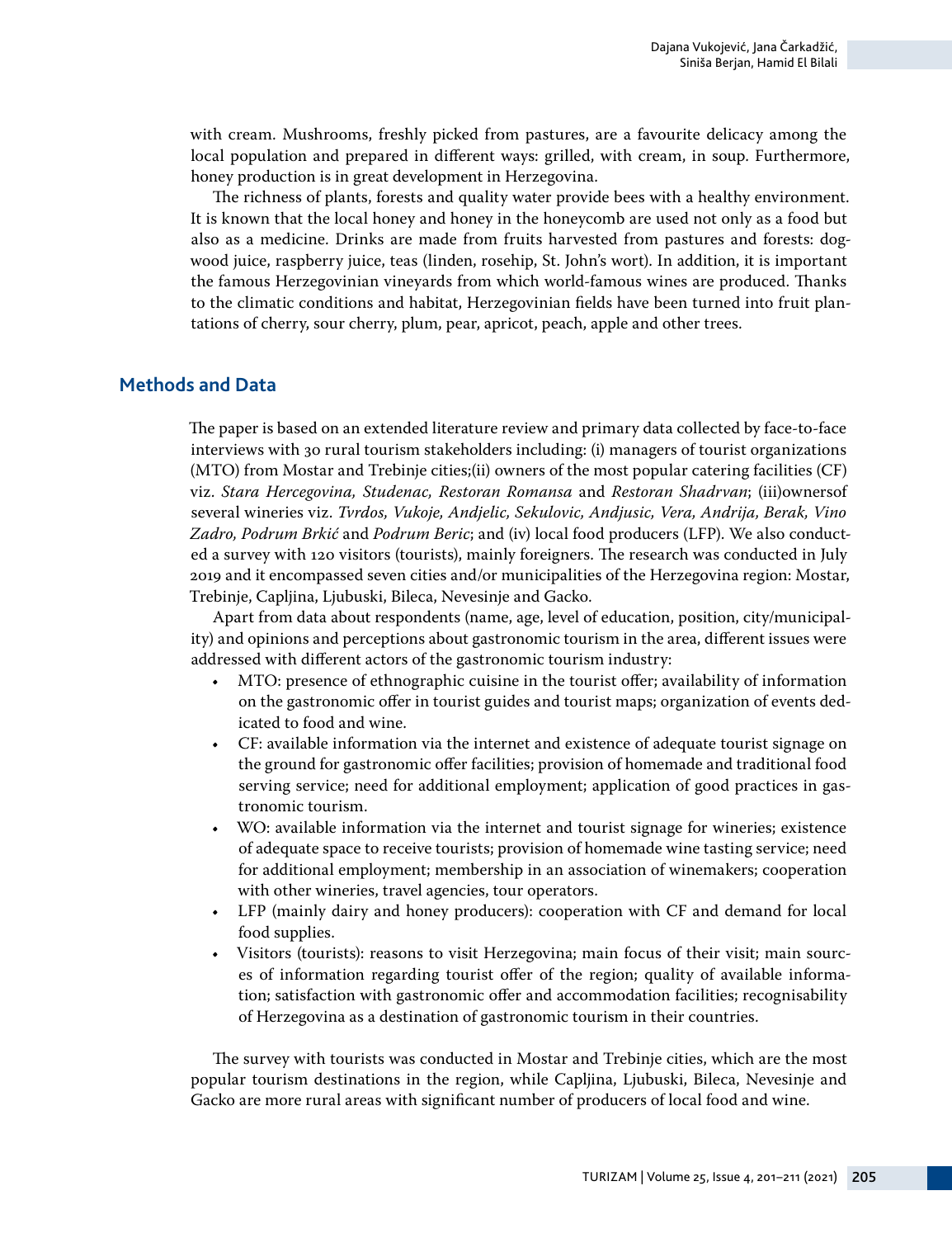Over 90 per cent of 120 surveyed tourists were from abroad (Netherlands, Iceland, Norway, Italy, Turkey, Portugal, France, Austria, Germany, Hungary, Poland, Slovenia, Serbia, Croatia, Canada, China and Malaysia) In fact, we deliberately targeted international visitors.

Data analysis was performed using the Software Package for Statistical Analysis - the IBM SPSS 21. Differences between groups were analysed using a chi-square non-parametric test. A p-value of 0.05 was used as a cut-off level for statistical significance.

#### **Results and discussion**

The results of the research indicate that attention is paid to ethnographic cuisine, traditional food is available on menus, and the gastronomic offer is promoted, but the gastronomic product of Herzegovina is still not sufficiently developed. The largest percentage of 85.8% of interviewed winery managers stated that the basic function of the winery is the sale of wine. Some wineries offer traditional food, 60% of them, while 40% of respondents do not offer traditional dishes. 70% of the surveyed winery managers answered that they are working on the organization of events dedicated to wine and that an increased number of visits to their winery has been noticed.

It is noticeable that not enough is done to organize food festivals and promote ethnographic cuisine, as well as follow global trends and good practices worldwide. Around half of the respondents consider that tourist signage on the ground is not adequate and should be much improved. Road infrastructure is somewhere obsolete and its reconstruction is highly requested to allow easier access to tourists. More than 70% of winery and catering facilities owners think that information on gastronomic offers available on the internet, tourist guides and tourist maps, are sufficient. Meanwhile, around 75% of the interviewed restaurants serve local and traditional food for guests while 2/3 of wineries possess adequate space to accept tourists.

Managers of local tourist organizations evaluate the engagement of all stakeholders in the organization of food and wine events as positive. Regarding membership in winery associations, most winery owners stated that they are active in national but not international associations. In addition, around 60% of them cooperate with other wineries, travel agencies and tour operators. Almost all respondents did not express a need for additional labour employment. Overall respondents 'perception is that wine culture is not yet developed enough despite the huge potential of the region and that more resources – time and money – must be invested in promotion.

As part of the field research, a questionnaire was prepared for tourists about the motives and satisfaction of their visit to the Herzegovina region. This research was carried out in Mostar and Trebinje cities, where tourism facilities are most developed. Out of a total of 120 respondents, 49.2% were men while 50.8% were women.

The main reasons for visiting Herzegovina were food tasting (56.7% respondents) and new knowledge about traditional food (50.8%). However, only 16.7% of respondents stated that the main reason for visiting Herzegovina was getting to know places where traditional food was made, for only 40.9% was stay in rural facilities, for 45.5% was to learn how food and wine go together, and for 45.8% was to enjoy a culture of food, romance and elegance.

We also examined the behaviour of tourists during visits to Herzegovina. Most of the respondents (52.5%) toured restaurants, where 63.3% tasted traditional food daily and 80.8% of them stated that traditional food was always offered on the menus in the restaurants. More than two-thirds of respondents (79.2%) were introduced to green aspects of eco-tourism while 70.8% of them got acquainted with the culture and lifestyle in Herzegovina (Table 1).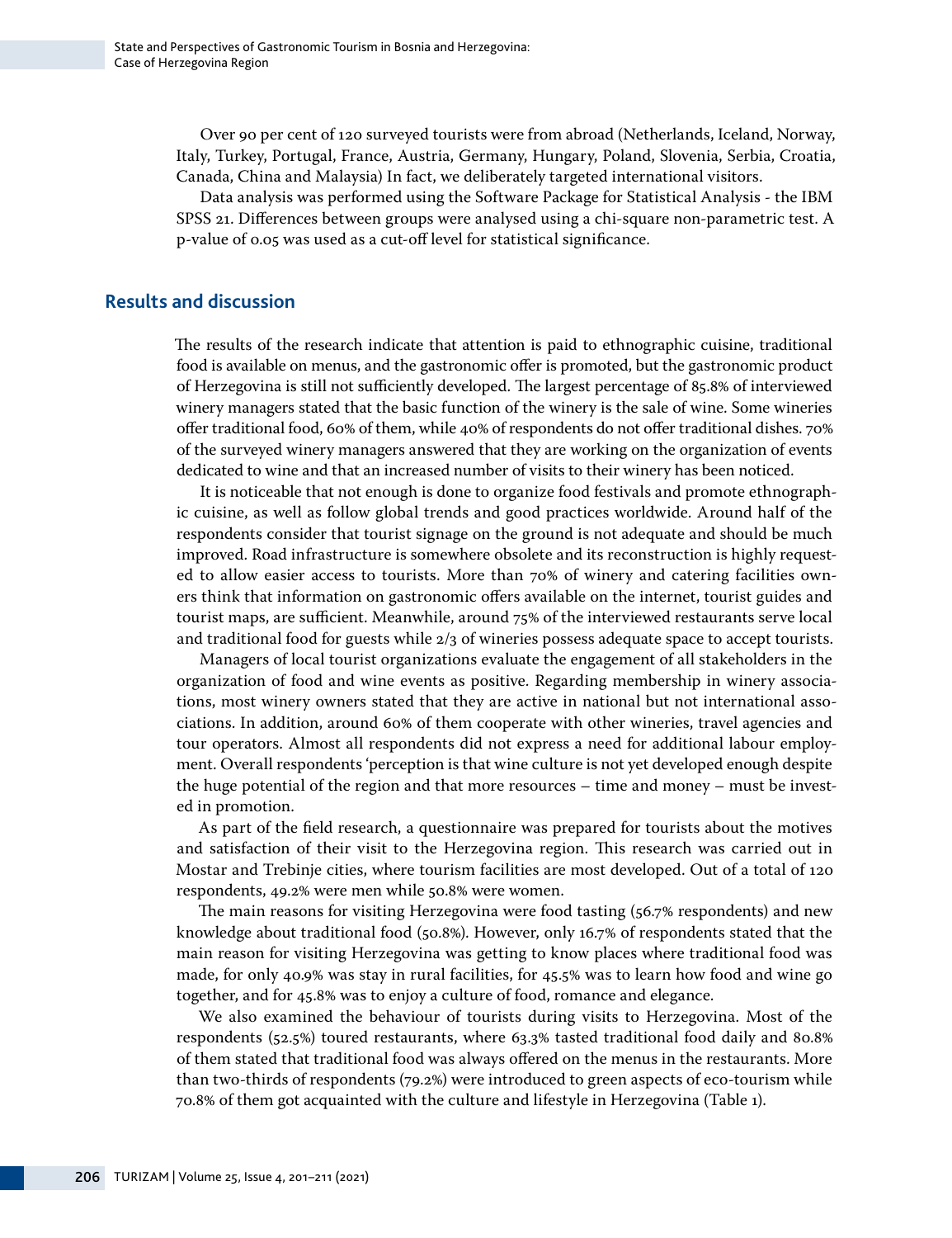

**Figure 1.** Gender frequency

| Tourists' behaviour                                                 | <b>Number</b> | %    |  |  |  |
|---------------------------------------------------------------------|---------------|------|--|--|--|
| We toured restaurants and tasted traditional food                   |               |      |  |  |  |
| Yes                                                                 | 63<br>52.5    |      |  |  |  |
| No                                                                  | 57            | 47.5 |  |  |  |
| We were introduced to the green aspects of eco-tourism              |               |      |  |  |  |
| Yes                                                                 | 95            | 79.2 |  |  |  |
| No                                                                  | 25            | 20.8 |  |  |  |
| We daily tasted traditional food                                    |               |      |  |  |  |
| Yes                                                                 | 76            | 63.3 |  |  |  |
| No                                                                  | 44            | 36.7 |  |  |  |
| We got acquainted with the culture and lifestyle in this area       |               |      |  |  |  |
| Yes                                                                 | 85            | 70.8 |  |  |  |
| No                                                                  | 35            | 29.2 |  |  |  |
| Traditional food was always offered on the menus in the restaurants |               |      |  |  |  |
| Yes                                                                 | 97            | 80.8 |  |  |  |
| No                                                                  | 23            | 19.2 |  |  |  |

**Table 1.** *Tourists' behaviour during a visit to Herzegovina region*

*\*Source: Authors' elaboration based on the questionnaire results.* 

Most of the respondents (51.7%) got to know about traditional restaurants through guides and the internet and 58.3% stated that the necessary information about restaurants was available and useful. However, 64.2% of the respondents stated that gastronomic tourism in Herzegovina needs to be improved (Table 2).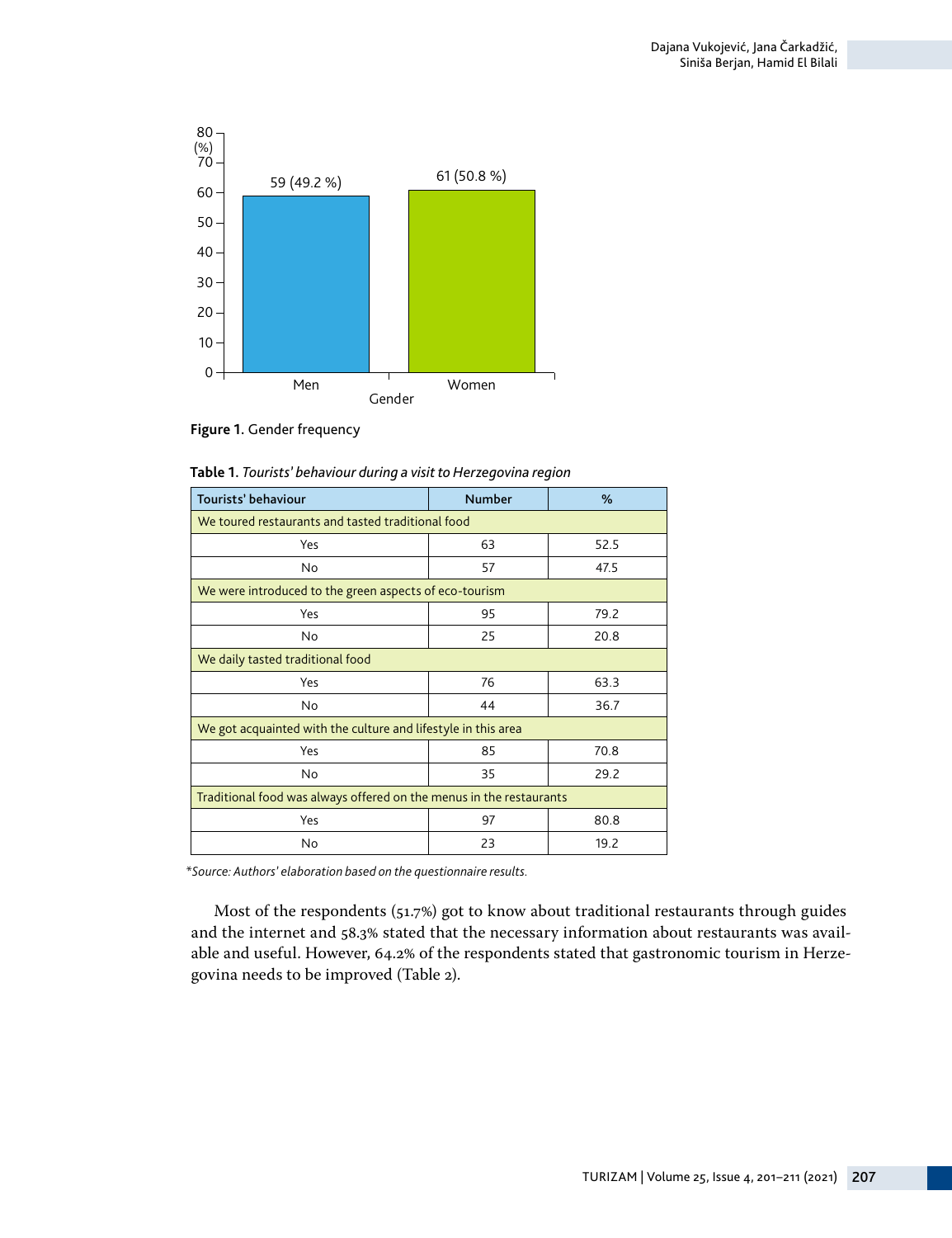| Availability of information and<br>assessment of gastronomic tourism        | <b>Number</b><br>% |      |  |  |  |
|-----------------------------------------------------------------------------|--------------------|------|--|--|--|
| I got to know about traditional restaurants through guides and the internet |                    |      |  |  |  |
| Yes                                                                         | 62                 | 51.7 |  |  |  |
| N <sub>0</sub>                                                              | 58                 | 48.3 |  |  |  |
| Necessary information about restaurants is available and useful             |                    |      |  |  |  |
| Yes                                                                         | 70                 | 58.3 |  |  |  |
| N <sub>0</sub>                                                              | 50                 | 41.7 |  |  |  |
| Offer of gastronomic tourism in Herzegovina needs to be improved            |                    |      |  |  |  |
| Yes                                                                         | 77<br>64.2         |      |  |  |  |
| N <sub>0</sub>                                                              | 43<br>35.8         |      |  |  |  |

**Table 2.** *Availability of information on restaurants and assessment of gastronomic tourism in Herzegovina region*

*\*Source: Authors' elaboration based on the questionnaire results.* 

Table 3 shows that women report statistically significantly  $(\chi_2=8.162; p=0.004)$  more often (26.2%) that the main reason to visit Herzegovina was getting to know places where traditional food was made. Also, significantly ( $\chi$ 2=7.546; p=0.006) more women (70.5%) declared that necessary information about restaurants were available and useful when compared to men (45.8%). However, significantly more men ( $\chi$ 2=6.220; p=0.009) (81.4%) stated that they got acquainted with the culture and lifestyle in Herzegovina when compared to women (60.7%)

| Main reasons for visiting, availability of information<br>and acquaintance with the culture | Gender number (%) |           |          |       |  |  |
|---------------------------------------------------------------------------------------------|-------------------|-----------|----------|-------|--|--|
|                                                                                             | Men               | Women     | $\chi^2$ | P     |  |  |
| Main reason to visit Herzegovina was getting to know places where traditional food was made |                   |           |          |       |  |  |
| Yes                                                                                         | 4(6.8)            | 16(26.2)  | 8.162    | 0.004 |  |  |
| No                                                                                          | 55 (93.2)         | 45 (73.8) |          |       |  |  |
| Necessary information about restaurants is available and useful                             |                   |           |          |       |  |  |
| Yes                                                                                         | 27(45.8)          | 43 (70.5) | 7.546    | 0.006 |  |  |
| No.                                                                                         | 43 (75.8)         | 18 (29.5) |          |       |  |  |
| We got acquainted with the culture of life in this area                                     |                   |           |          |       |  |  |
| Yes                                                                                         | 48 (81.4)         | 37(60.7)  | 6.220    | 0.009 |  |  |
| No                                                                                          | 11(18.6)          | 24(39.3)  |          |       |  |  |

**Table 3.** *Main reasons to visit Herzegovina* 

*\*Source: Authors' elaboration based on the questionnaire results.* 

## **Conclusions**

Herzegovina region has a traditional cuisine, culture of growing vines and wine production that needs to be applied in the model of gastronomic tourism development. In the region and beyond, Herzegovina is perceived as a cultural specificity of BiH and the Western Balkans. However, for this area to develop as an attractive tourist region in the market sense, natural and anthropogenic comparative advantages are not enough and it is necessary to create attrac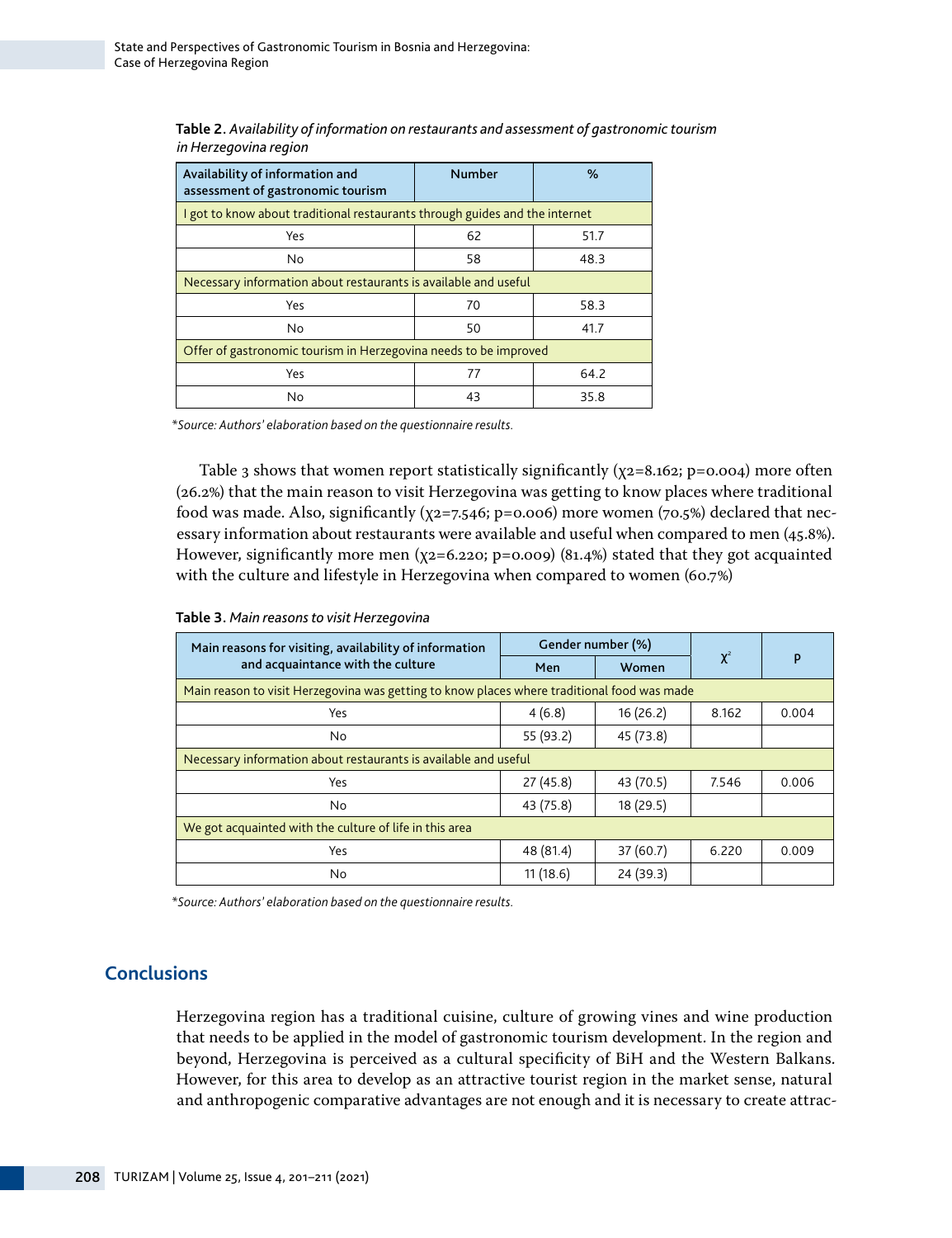tive and competitive tourist products. This would mean that the portfolio of tourist offer in Herzegovina needs to open to the whole world and attract tourists from all continents.

Based on the research results in this paper, it is noticeable that gastronomic tourism is not sufficiently developed.

In order to improve the gastronomic tourism offer in Herzegovina, research indicates the need for education on gastronomic tourism concept. One of the elementary entrepreneurial activities in gastronomic tourism is to increase the quality of space and create a hospitable environment for tourists 'reception, primarily accommodation facilities, and improve the offer in rural areas with an emphasis on ethno-gastronomic offer. Research has pointed to the need for better business connections with partners from Europe and the adoption of good practices to create a recognizable gastronomic destination in the tourism market. Food and wine should become the basis for the organization of cultural and entertainment events in which tourists should be more involved. In this sense, the recommendations would be: (i) to develop and implement projects in gastronomy and gastronomic tourism that directly impact their development; (ii) to hold panels, workshops, summer schools and seminars on gastronomic tourism; (iii) to better inform foreign and domestic tourists and attract their attention about gastronomic tourism; (iv) to organize national and international gastronomic festivals.

Gastronomic tourism and tourism in general have not been sufficiently complemented so far in Herzegovina. There are a few examples that gastronomic tourism is the primary motive for visiting Herzegovina. The results of the research indicate that a much higher degree of cooperation between the tourism sector and Herzegovinian food and wine producers is essential. It is necessary to improve the existing tourist offer based on examples of good practice in developed tourist regions worldwide, and in a strategic sense to position gastronomic tourism through the integrated tourist offer of Herzegovina. It is necessary to affirm Herzegovina as a region of gastronomic tourism that is recognizable at the international level. Only together, food producers, winemakers and the tourism sector can create a special form of tourism that will be based on food and wine in rural areas and vineyards, which become places of their cultural and gastronomic experience of the destination they visit, as well as the primary motive for their arrival. The development of gastronomic tourism can bring about numerous economic and social benefits such as an increase in territorial competitiveness and, with a better valorisation of natural and traditional assets, contribute to addressing the current problem of depopulation of Herzegovinian rural areas.

### **References**

- Akgol, Y., 2012. Gastronomi Turizmi ve Turkiye'yi Ziyaret Eden Yabancı Turistlerin Gastronomi Deneyimlerinin Degerlendirilmesi. Mersin University, Institute of Social Sciences, Department of Tourism and Hotel Management, MA Thesis, Mersin (in Turkish).
- Akyürek, S., Erdem, B., 2019. Gastronomy Museums as Sustainable Hangouts in Gastronomy Tourism: A Gastronomy Museum Proposal for Gümüşhane City, Turkey. *Turizam* 23 (1), 17-33. (in Turkish).
- Alonso, A.D., Liu, Y. 2011. The potential for marrying local gastronomy and wine; the case of the fortunate islands. *International Journal of Hospitality Management* 30, 974-981.
- Andersson, T., D., Mossberg, L., Therkelsen A. 2017. Food and tourism synergies: perspectives on consumption, production and destination development. *Scandinavian Journal of Hospitality and Tourism* 17:1, 1-8.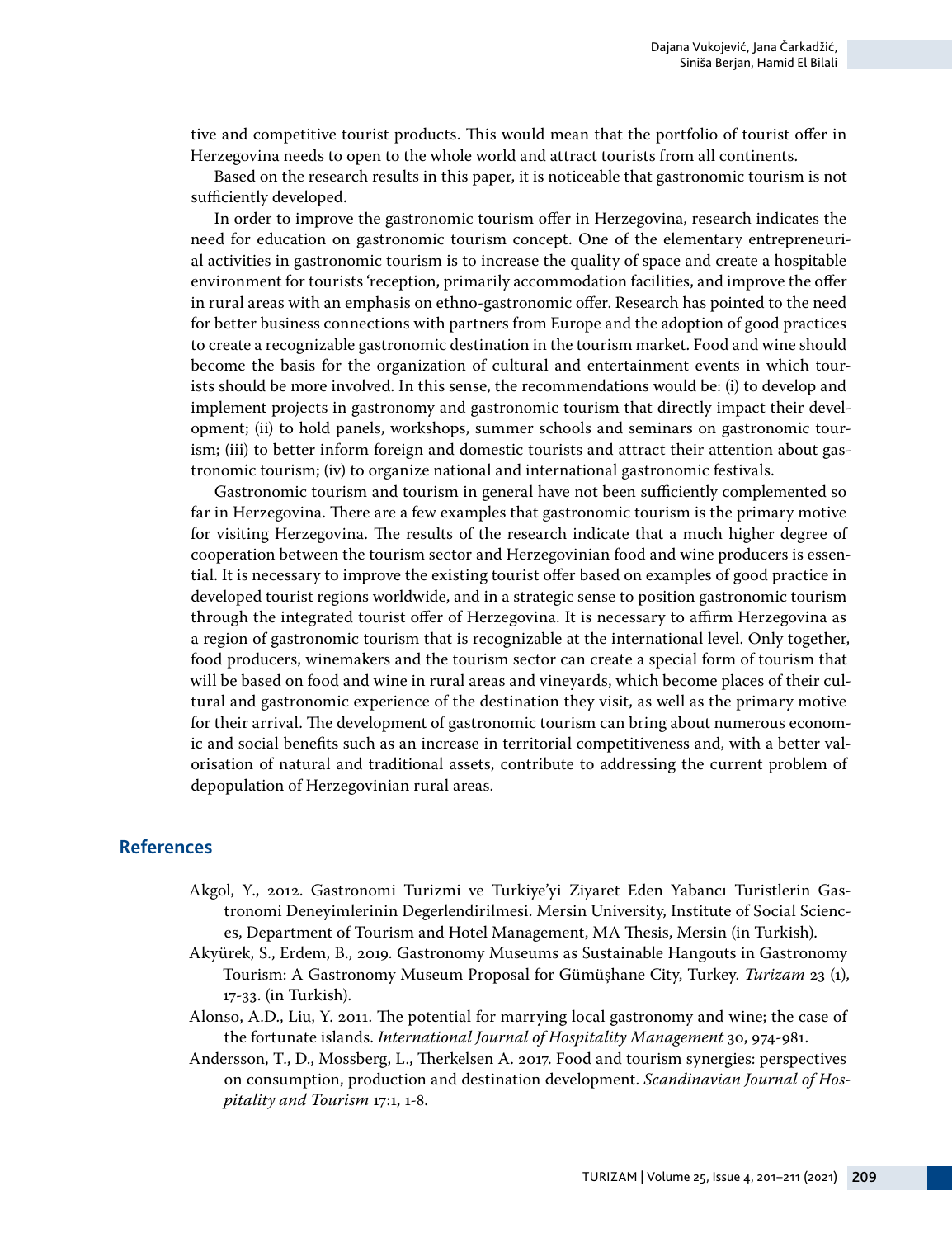- Banjac, M., Kalenjuk, B., Tešanović, D., Gagić, S., Cvetković, B. 2016. Gastronomic Tourism in Rural Areas of Vojvodina (Serbia). Turizam 20 (4), 180-191
- Cagli, I.B., 2012. *Turkiye'de Yerel Kulturun Turizm Odaklı Kalkınmadaki Rolu: Gastronomi Turizmi Ornegi*. Istanbul Technical University, Institute of Science and Technology, Department of Urban and Region Planning, Region Planning, MA Thesis, Istanbul (in Turkish).
- Chen, Z. 2018. A Pilot Study of the Co-creation Experience in Traditional Cantonese Teahouses in Hong Kong. *Journal of Heritage Tourism* 13(6), 506-527.
- Demirovic, D., Njegovan, Z., Petrović, D., M. 2015. Significance of gastronomic events for rural tourism of Vojvodina. *Agroeconomica* 67(44), 84-95.
- Ellis, A., Park, E., Kim, S., Yeoman, I., 2018. What is food tourism? *Tourism Management* 68, 250-263.
- Gagić, S., Tešanović, D., Jovičić, A. 2013. The vital components of restaurant quality that affect guest satisfaction. *Turizam* 17(4), 166-176.
- Getz, D., Brown, G. 2006. Critical success factors for wine tourism regions: a demand Analysis. *Tourism Management* 27(1), 146- 158.
- Green, G.P., Dougherty, M.L. 2008. Localising linkages for food and tourism: culinary tourism as a community development strategy. *Community Development* 39(3), 148-158.
- Guruge, M.C.B. 2020. Conceptual Review on Gastronomy Tourism. *International Journal of Scientific and Research Publications* 10(2), 319-325.
- Guzel, B., Apaydin, M. 2016. *Gastronomy Tourism, Motivations and Destinations.* Global Issues and Trends in Tourism. Chapter 30 (394-404). St. Kliment Ohridski University.
- Hall, C.M., Mitchell, R. 2001. *Wine and food tourism.* In by N. Douglas, N. Douglas, R. Derrett (ed), Special Interest Tourism. Milton, Australia: John Wiley & Sons, 149-164.
- Hall, M., Sharples, L. 2003. *Wine, Food, and Tourism Marketing.* The Haworth Hospitality Press, Binghampton.
- Kalenjuk, B., Đerčan, B., Tešenović, D. 2012a. Gastronomy tourism as a factor of regional development. *Ekonomika*, 58/3, 136-146.
- Kalenjuk, B., Tešanović, D., Rudić, Lj., Korbatfinski, M., Gagić, S., Vuksanović, N. 2012b. Gastronomy potentials of Vojvodina in the development of the tourism. *Zbornik radova Departmana za geografiju, turizam I hotelijerstvo* 41, 180-187.
- Kalenjuk, B., Tešenović, D. 2013. Determination for strategic development of gastronomic tourism in Vojvodina. *Ekonomika*, 59/3, 195-202.
- Kalenjuk, B., Tešanović, D., Škrinjar, M., Vuksanović, V. 2011. Gastronomy potentials of Vojvodina in the development of the tourism. *Zbornik radova Departmana za geografiju, turizam I hotelijerstvo* 40, 180-187.
- McKercher, B., Okumus, F., Okumus, B., 2008. Food tourism as a viable market segment: it's all how you cook the numbers. *Journal of Travel & Tourism Marketing* 25(2), 137- 148.
- Pivac, T., Dragin, A, Dragićević, V., Vasiljević, Đ. 2016. Selektivni oblici turizma, primeri dobre prakse u svetu i stanje u Republici Srbiji. Univerzitet u Novom Sadu, Prirodno-matematički fakultet Departman za geografiju, turizam i hotelijerstvo (in Serbian).
- Plummer, R., Telfer, D., Hashimoto, A., Summers, R. 2005. Beer tourism in Canada along the Waterloo-Wellington Aletrail. *Tourism Management* 26(3), 447-458.
- Quan, S., Wang, N. 2004. Towards a structural model of the tourist experience: An illustration from food experiences in tourism. *Tourism Management* 25(3), 297-305.
- Şimşek, N., Akdağ, G. 2017. Sürdürülebilir Gastronomi Turizmi Kapsamında Yeşil Nesil Restoranları İncelenmesi. *International Journal of Social Science* (60), 351-368.